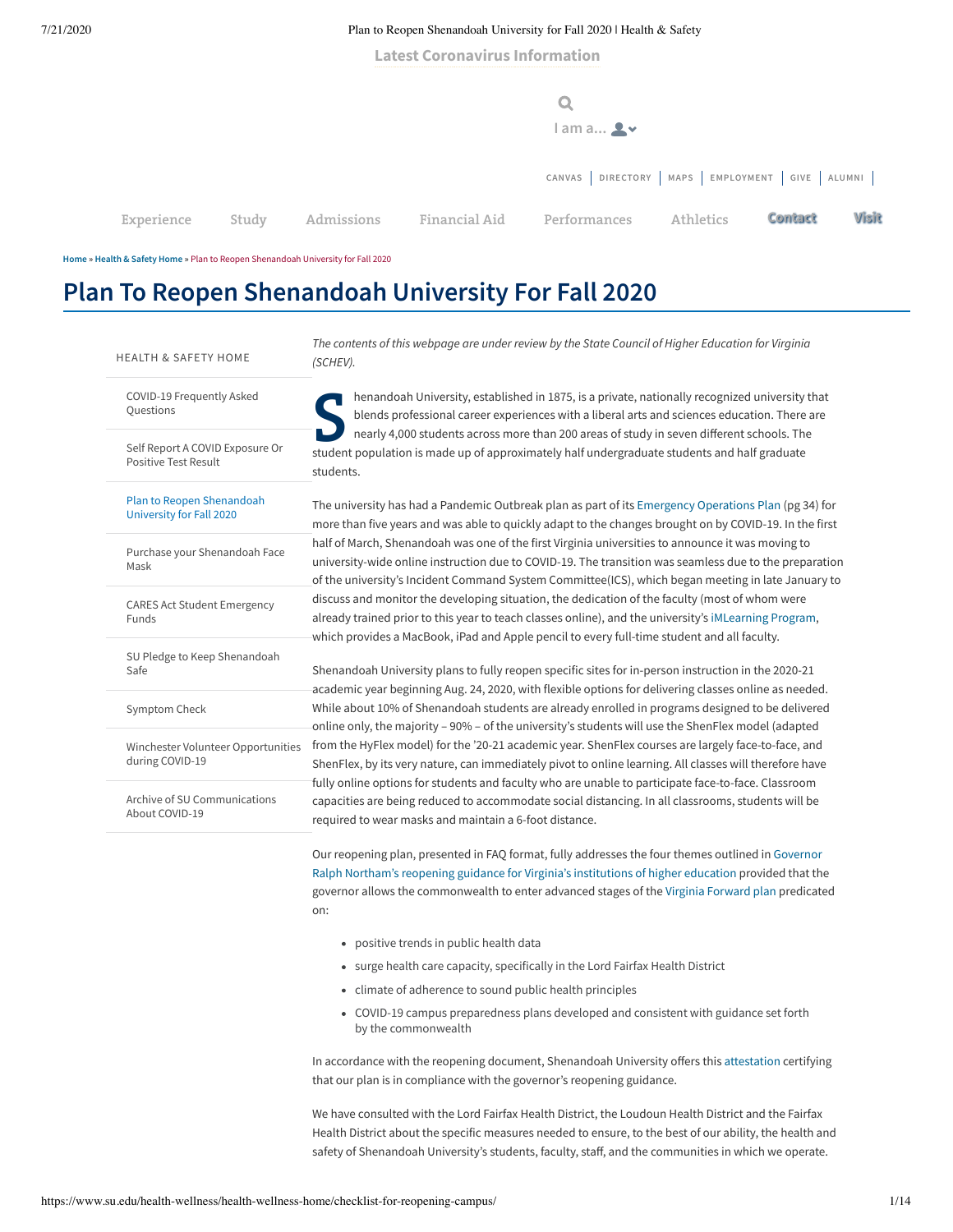# Frequently Asked Questions (FAQ) For Fall Reopening

**Shenandoah University COVID-19 [Coordinating](#page-1-0) Team**

# <span id="page-1-0"></span>What was the process for establishing a COVID-19 coordinator/campus team and who serves on this team?

President Tracy Fitzsimmons established an Executive Committee to Reopen Shenandoah University with representation from university leadership. Members include:

Mitchell Moore: Senior Vice President/Vice President for Advancement, Chair Yolanda Barbier Gibson: Vice President for Student Affairs Adrienne Bloss: Provost Robert Keasler: Vice President for Finance and Administration Scott Spriggs: Vice President for Marketing and Recruitment Phil Evans: Assistant Vice President for Administration and University Counsel Barry Schnoor: Director of Physical Plant Hanan Kallash: Executive Director of the Wilkins Wellness Center (Student Health Services) and Counseling Center Bridget Lyons: Athletic Director Chris Grant: Human Resources Director Amy Sarch: Associate Provost

In the event of a COVID-19 outbreak after repopulating the campus, the university's Incident Command System (ICS) Committee remains activated. The ICS Committee is chaired by Yolanda Barbier Gibson with an appropriate population of ICS functional units as needed.

**Shenandoah University and Local Health [Departments](#page-1-1)**

### <span id="page-1-1"></span>What is the contact information and the procedures for reaching the local health department?

The Executive Committee to Reopen Shenandoah University and the Incident Command System (ICS) Committee work closely with representatives of various Virginia Department of Health districts and associated health departments:

#### **LORD FAIRFAX HEALTH DISTRICT** (SU Winchester locations)

Colin M. Greene, MD, MPH District Director (540) 722-3480

Frederick/Winchester Health Department 10 Baker Street Winchester, VA 22601 (540) 722-3470

#### **FAIRFAX HEALTH DISTRICT** (SU Inova Center for Personalized Health location)

Gloria Addo-Ayensu, MD, MPH District Director (703) 246-2479

Fairfax County Health Department 10777 Main Street Suite #203 Fairfax, VA 22030 (703) 246-2411

### **LOUDOUN HEALTH DISTRICT** (SU Scholar Plaza, Loudoun location)

David Goodfriend, MD, MPH District Director (703) 771-5829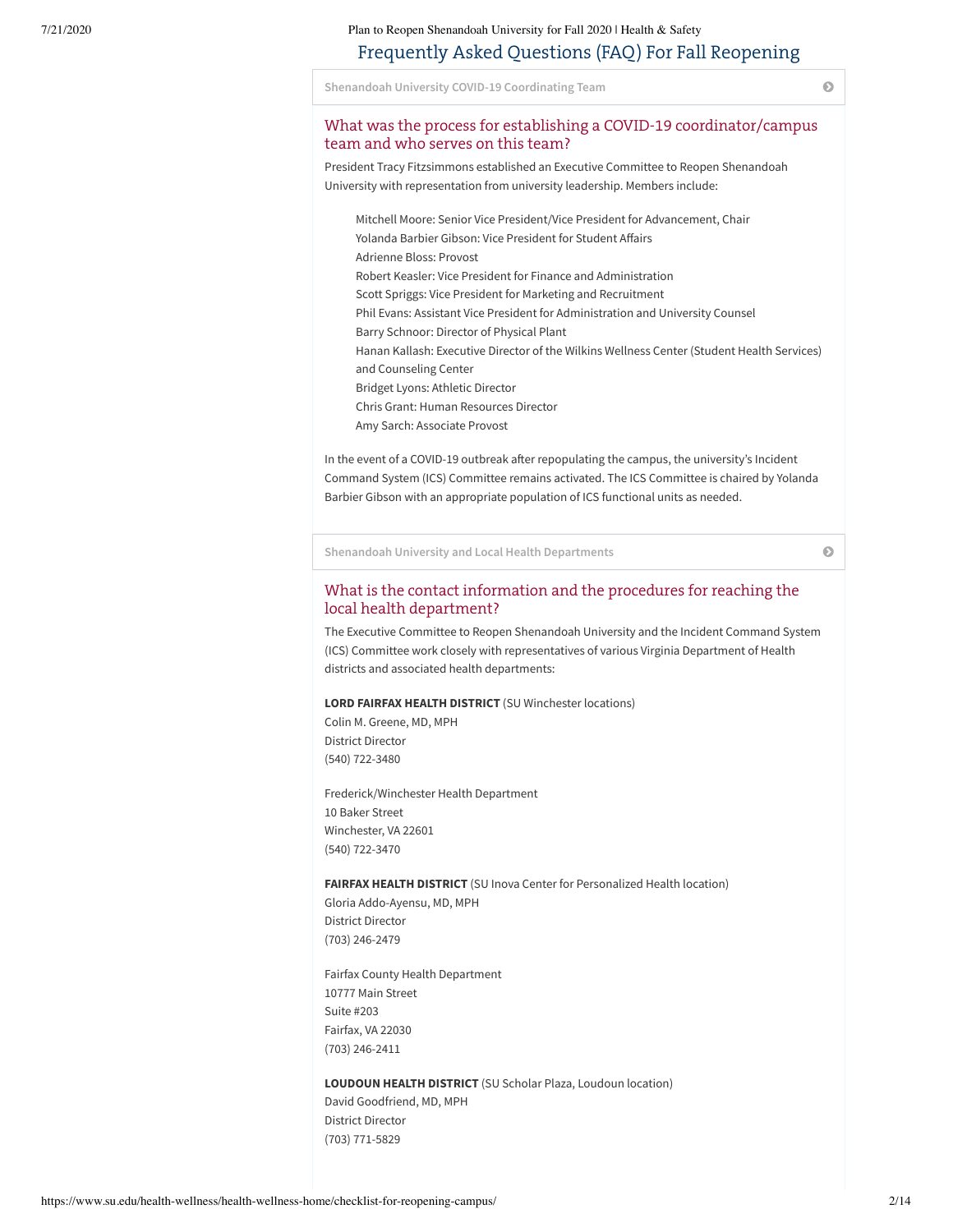Loudoun County Health Department 1 Harrison Street, SE Leesburg, VA 20175 (703) 777-0234

**Plans for [Students](#page-2-0) to Return to Campus for Fall 2020**

## <span id="page-2-0"></span>What precautions will be put in place for students' initial return to campus?

- Prior to returning to campus, all students will participate in a 14-day temperature and symptom pre-screening (consisting of questions related to current health and possible exposure to COVID-19 via the university's online symptom [self-assessment](https://www.su.edu/health-wellness/health-wellness-home/symptom-check) form)
- Students living in university residence halls will be involved in a staggered move-in process over several days and will maintain social distancing protocols at all times.
- All spaces will be sanitized frequently and proper hand-washing procedures outlined and emphasized for all members of the university community.
- The move-in process will adhere to the CDC's social distance guidelines with welldefined check-in processes, signage at entrances, temperature checks, and mask or face-covering requirements. This process was already tested successfully with the move-out process for 1,000 residential students in late May.
- Students will be communicated with prior to arrival about safety measures, including the expectation that they will [socially distance](https://www.su.edu/blog/2020/03/some-social-distancing-resources-from-an-expert/) and wear masks or face coverings.
- Required actions, such as wearing face coverings, to keep the Shenandoah community safe are outlined in a pledge that will appear on the university's website and app. Students, faculty and staff will sign the pledge to do their part to keep themselves and others safe while on campus.
- Plexiglass and hand sanitizers will be placed in high-traffic student areas, including administrative areas frequented by students.

**Student [Education/Training](#page-2-1) to Reduce Risk of Spreading COVID-19**

### <span id="page-2-1"></span>What COVID-19 prevention education or training will students receive during orientation?

- Welcome Week (Buzz session) will reinforce, through a required session, student expectations regarding social distancing, mask wearing, and other actions/behaviors necessary to help reduce the spread of COVID-19.
- Residence Life will train resident assistants to support community expectations with risk reduction and refer students with symptoms to the Wilkins Wellness Center.
- Public health media will be displayed to support social distancing, hygiene, maskwearing and risk reduction.
- Video/media training will be required prior to students' arrival. This will include information on social distancing and what to expect on campus while following social distancing, appropriate hygiene, and risk-reduction practices.
- Fall student-athletes will receive training about required guidelines for preseason practices.

# Is there COVID-19 orientation and education/training, including antistigma training?

There will be an informational "Buzz Session" required for students during the university's Welcome Week, which is held at the beginning of the school year. There will also be required training for residence life staff and a video/media training for the university community prior to students' arrival on campus.

<span id="page-2-2"></span>Each of these sessions will include special anti-stigma training; our goal is to always be a community of care and affirmation.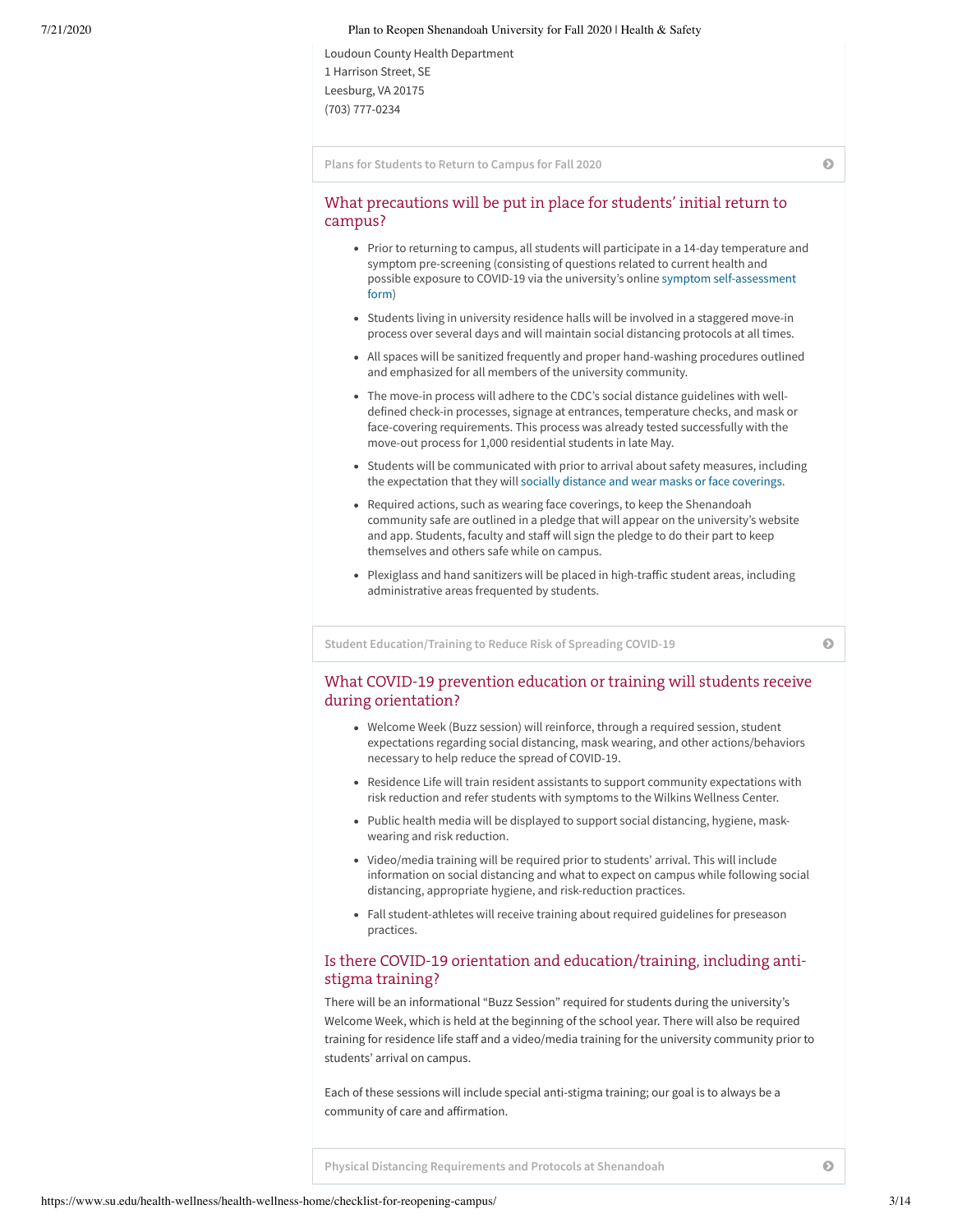# What are the university's physical distancing requirements and protocols?

While about 10% of Shenandoah students are enrolled in programs designed to be delivered online only, the majority – 90% – of the university's students will use the ShenFlex model (adapted from the HyFlex model) for the '20-21 academic year. ShenFlex courses are largely face-to face, and ShenFlex, by its very nature, can immediately pivot to online learning. All classes will have fully online options for students and faculty who are unable to participate face to face. Classroom capacities are being reduced to accommodate social distancing. In classes, students will be required to wear masks and maintain a 6-foot distance. Faculty are trained in online learning and students have a ready platform to learn online because of the university's [iMLearning](https://www.su.edu/institutional-computing/imlearning-excellence/) program.

### What are social distancing considerations outside the classroom?

Visitors to Shenandoah University will not be allowed in the residence halls after initial move-in days. Dining services will strategically remove some of the tables and chairs to ensure CDC and Virginia Department of Health physical distancing guidelines. Complete dining protocols have been established by the university's food service provider, **[Sodexo](https://q8rkuwu1ti4vaqw33x41zocd-wpengine.netdna-ssl.com/health-wellness/files/2020/06/Shenandoah-University-Sodexo-MOVING-TO-FULL-SERVICE1.pdf)** (Additional information is also available below).

Extracurricular activities will follow the university's approaches: hygienic (washing hands/sanitizer), screening (temperature and symptom checks), distancing, masking (masks/face coverings required indoors, required if distancing cannot be maintained outdoors), and cultural (reminding all that our population cares for others).

# How will the university restrict occupancy/stagger use of communal, shared spaces (such as lounges, exercise rooms, dining halls, etc) to ensure physical distancing?

All common spaces will feature signage regarding occupancy limits and timing restrictions, where applicable (for exercise facilities, etc.). For larger spaces, such as dining areas and the student center, there will be a monitor who will ensure the space from going over capacity.

The fitness centers (Brandt Student Center, Scholar Plaza, and Health Professions Building) will abide by the following guidelines:

- Mats will no longer be available for general use in fitness centers.
- Signage will be in place stating that each piece of exercise equipment in the fitness center must be sanitized before and after use.
- Each fitness space will have maximum occupancies based on spacing of equipment. These occupancies will be no more than 30% capacity.
- Signage about safety and operations will be posted throughout facilities, and time limits will be enforced if patrons are waiting to use equipment.

# What are the limitations on the size of gatherings and/or what is the strict physical distancing to be in place during gatherings?

Shenandoah University will follow all Virginia executive orders about the size of gatherings and physical distancing. Beginning July 1, maximum capacity of gatherings increased to 250 people while requiring masks/face coverings and 6 feet of space between individuals. That said, Shenandoah's average class size is less than 25 students and no classes are larger than 75.

# What is the university doing for food and dining services?

Plans regarding dining services include requirements for face coverings for everyone (staff and patrons) and policies encouraging staff to stay home if ill, ensuring adequate hand hygiene, engaging in routine cleaning and disinfection, and administering health screenings for staff. The university's food service provider, Sodexo, has outlined **additional [guidelines.](https://q8rkuwu1ti4vaqw33x41zocd-wpengine.netdna-ssl.com/health-wellness/files/2020/06/Shenandoah-University-Sodexo-MOVING-TO-FULL-SERVICE1.pdf)**

- 2-hour deep cleaning each day between meals while dining hall is closed
- Employees will wear masks and gloves. Using a timer, the gloves will be changed every 15 minutes.
- No self-serve or buffets
- Label tables "green" or "red" so students know where to sit and be safe
- Going mostly no cash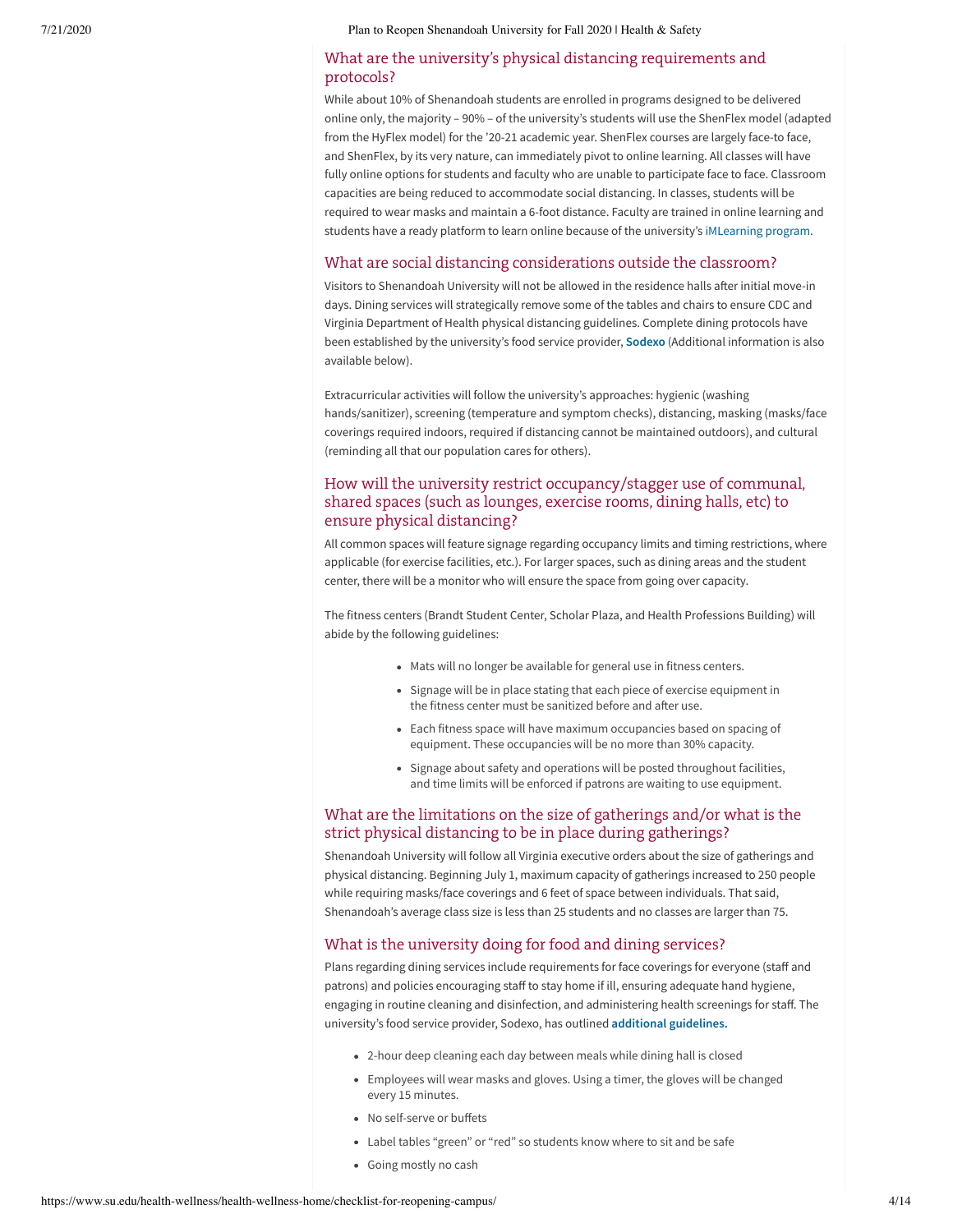- Extra seating for dining in the Ferrari Room
- One-way entrance one-way exit
- Limited number of diners in the dining room at one time
- Multiple dining options this year will keep fewer people from crowding the dining hall.
	- To-Go options:
		- Sodexo will provide a disposable container for food from the dining hall that can be taken out. *(We no longer have the recyclable containers and a student can no longer bring in their own cup or water bottle to fill in the dining room.)*
		- Using an app, individuals can pre-order 24 hours before picking up an order from the dining hall.
		- "Simply to-go" can be picked up from the back door of the dining hall (prepared food just like in the Grill).
		- Sandella's will be closed to walk-ups but will be used as a delivery service (the Grill and Jazzman's will still be open). Using the app, anyone can order food from Sandella's or the Grill and have it delivered. For residential students, the student will be met at the outside door of the residence hall. (They will also deliver to employee offices.)
- All patrons must wear masks in the dining hall when not eating.
- Students cannot serve themselves.
- A control point for maximum guest capacity will be managed at each main entrance.
- The process to enter the dining hall is to enter; sanitize hands; pay (pay/swipe/touchless pay); and follow directional signage to maintain a safe distance and flow.
- Cashless payment options will be provided.
- Condiments will be individually packaged, and disposable service will be used for all menu items.
- Beverage cups are not refillable.
- We will be able to feed those students in self-quarantine and self-isolation.
- We've secured a second dining hall in a building adjoining the SU campus to ensure adequate space for social distancing while eating.
- 

**Hygiene Practices and [Cleaning/Disinfecting](#page-4-0) Protocols**

# <span id="page-4-0"></span>What hygiene practices and cleaning/disinfecting protocols are in place?

Shenandoah follows all [CDC](https://www.cdc.gov/coronavirus/2019-ncov/community/clean-disinfect/index.html) and VDH guidelines for cleaning protocols. Our communications emphasize the importance of hand washing throughout the day and we have made arrangements for numerous hand sanitizer dispensers to be placed in high-traffic areas at all of our locations.

Hygiene practices and protocols in place are:

- Cleaning and disinfection protocols include frequently touched surfaces; transport vehicles; schedules for increased cleaning, routine cleaning, and disinfection; ensuring adequate cleaning supplies and correct usage/storage
- Provisions for hand sanitizer and handwashing stations
- Minimizing shared objects and ensuring adequate supplies to minimize sharing to the extent possible (e.g., dedicated student supplies, lab equipment, computers, etc.)
- Every space on campus has been cleaned and disinfected prior to the campus repopulation
- Shenandoah has installed plexiglass in those areas where there is high-traffic volume.
- Constructing a number of "outdoor" classroom spaces

<span id="page-4-1"></span>**[On-Campus](#page-4-1) Housing and COVID-19**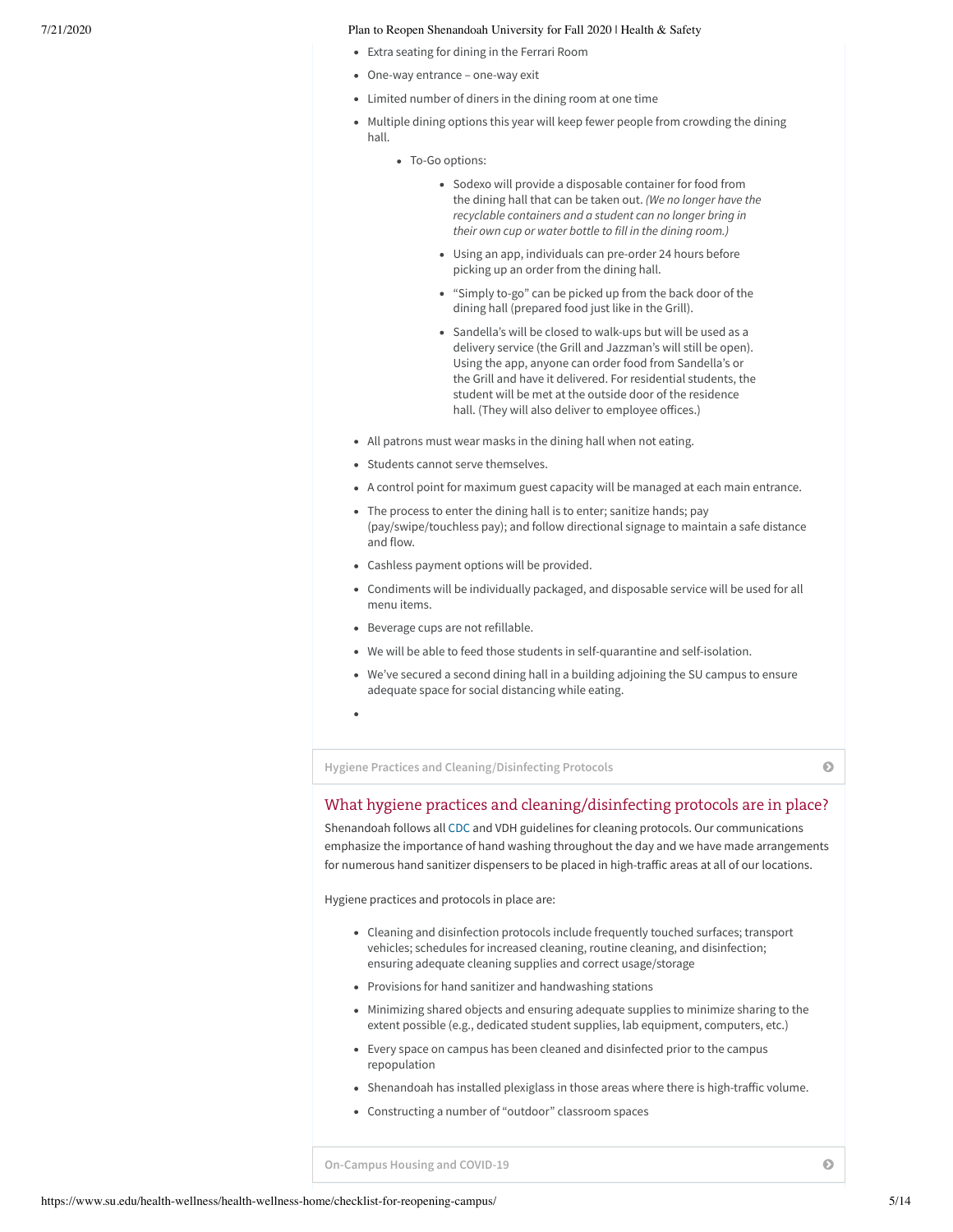#### What are Shenandoah's plans to keep students safe in campus housing?

- Lowering campus population density by removing requirements for students to live on campus
- Increasing the number of single rooms (converting existing rooms to singles and adding additional rooms)
- Giving single-room priority to students with high-risk or immunocompromised health conditions and proactively contacting them regarding housing needs
- Establishing designated hallways with 10 rooms all having private baths for isolation and quarantine spaces for COVID-19 students
- Allowing no more than 10 people to gather in one place, at one time this is inside all residential facilities, including common spaces, yards, porches and decks and applies to the use of recreational spaces/equipment like volleyball courts, picnic tables and grills
- Requiring masks or face coverings outside of residence hall rooms or outside of a university-owned house, apartment, or townhouse (hallways and corridors included).
- Practicing social distancing outside of residence hall rooms or outside of a universityowned house, apartment, or townhouse (common spaces, hallways and corridors included)
- Training all resident assistants on techniques for social distancing
- Reducing the number of students who will be assigned to each group bathroom in residence halls

### Can students still use common kitchens?

Shenandoah's new safety protocols include limiting occupancy to two students at a time in the space and implementing "closed" periods from midnight until 9 a.m. Students must adhere to strict cleaning of utensils, dishes, pots, pans and storage containers, and will be responsible for cleaning all counter spaces and amenities. If cleaning becomes an issue, the kitchen may be shut down.

### What is the guest policy for residential students?

Outside guests are considered to be non-Shenandoah students.

- Residents will be limited to **one** guest who is a current Shenandoah student in their residence at one time — a maximum of **four** students in a private room.
- Residents are not permitted to bring outside guests into a residence hall room; outside guests are able to gather in common areas adhering to the rules of the common areas.
- Students and guests are not to exceed more than 10 people in any public location at a time.

# Will there be rooms on campus for students who need to be quarantined?

Yes, Shenandoah has established adequate quarantine spaces on campus.

- Two hallways of 10 rooms each will be reserved as spaces where students can selfisolate or quarantine. These spaces have exterior entrances and private bathrooms, which will limit the student's interaction with others and will allow items to be delivered (meals, necessities, etc.) without any contact being necessary. If a student is confirmed or suspected positive on campus, they will be required to relocate to a designated single room.
- Should the 20 rooms be insufficient, we have discussed arrangements with a hotel adjacent to campus to provide additional quarantine spaces at Shenandoah's expense.

# Will access to residence halls be restricted?

Only residential students will have electronic ID access to their assigned residence hall or residential facility.

# What training or meetings will take place related to residential student living?

All Shenandoah resident assistants (RAs) will be trained before arriving on campus. Residence Life will work with Physical Plant to provide a robust training on proper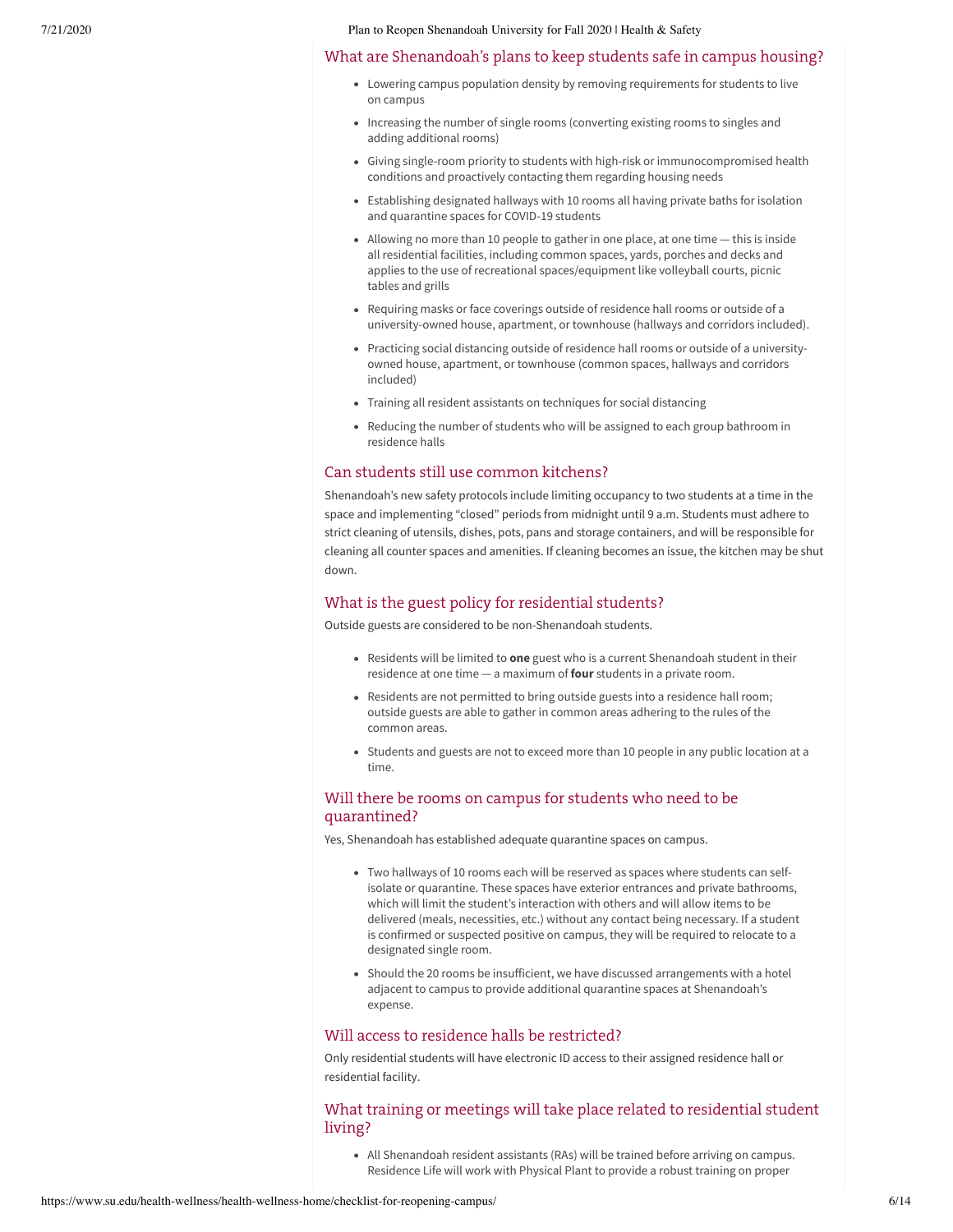cleaning procedures related to COVID-19.

- Incoming and returning students will receive communications and will be required to complete mandatory training and to sign a pledge about COVID-19 guidelines, procedures, and protocols for living on campus.
- Once students are on campus, information will be provided via building or hall meetings.

**Protecting Vulnerable Populations from COVID-19 at [Shenandoah](#page-6-0) University**

# <span id="page-6-0"></span>What is Shenandoah doing to assist students with special health concerns?

Students with high-risk or immunocompromised health conditions will be given priority status for a single room if they choose to live on campus. Students may also participate in remote learning via ShenFlex.

### What is Shenandoah doing to accommodate at-risk employees from COVID-19?

Employees with one or more conditions that increase their vulnerability to COVID-19 and/or who have someone in their household with such conditions can submit a work [accommodation](https://docs.google.com/forms/d/170_WTtwS6NGYHiWwTtbacq2E33EQX9dalseeuR3NGRU/viewform?) request to reduce possible exposure, including working remotely or working a hybrid schedule that involves splitting work time between the office and home.

### What happens if a Shenandoah employee tests positive for COVID-19?

This section is subject to change in accordance with Centers for Disease Control (CDC) and Virginia Department of Health (VDH) guidelines. In all cases, employees who are suspected to have COVID-19, or who have been confirmed as having COVID-19, should follow the express directions of a medical professional with regard to when it is safe to return to work or other activities. Medical documentation may be required.

In cases of **suspected COVID-19, with illness**: employees may return to in-person work only if **all** of the following conditions are met:

- At least 3 days have passed since recovery, with no fever for a minimum of 72 hours;
- Employees must have no abnormal temperature for 72 hours without the use of any fever-reducing medicines (aspirin, acetaminophen, or ibuprofen);
- Respiratory symptoms have improved;
- At least 10 days have passed since the beginning of any symptoms.

In cases of **confirmed COVID-19 with no symptoms**: employees who have tested positive for COVID-19 but have not become ill may return to in-person work only if all of the following conditions are met:

- At least 10 days have passed since the date of their first positive COVID-19 test;
- They have not experienced any COVID-19 symptoms.

In cases of **confirmed COVID-19 with illness**: employees who have tested positive for COVID-19 with illness may return to in-person work only if all of the following conditions are met:

- At least 3 days have passed since their recovery, with no abnormal fever for a minimum of 72 hours. Employees must have no significant temperature for 72 hours without the use of any fever-reducing medicines (aspirin, acetaminophen, or ibuprofen);
- Respiratory symptoms have improved;
- At least 10 days have passed since the beginning of any symptoms.

If an employee has tested positive for COVID-19, they are required to isolate themselves (presumably at home) for at least 14 days, and must provide documentation, approved by a healthcare professional, before they return to work at any Shenandoah location.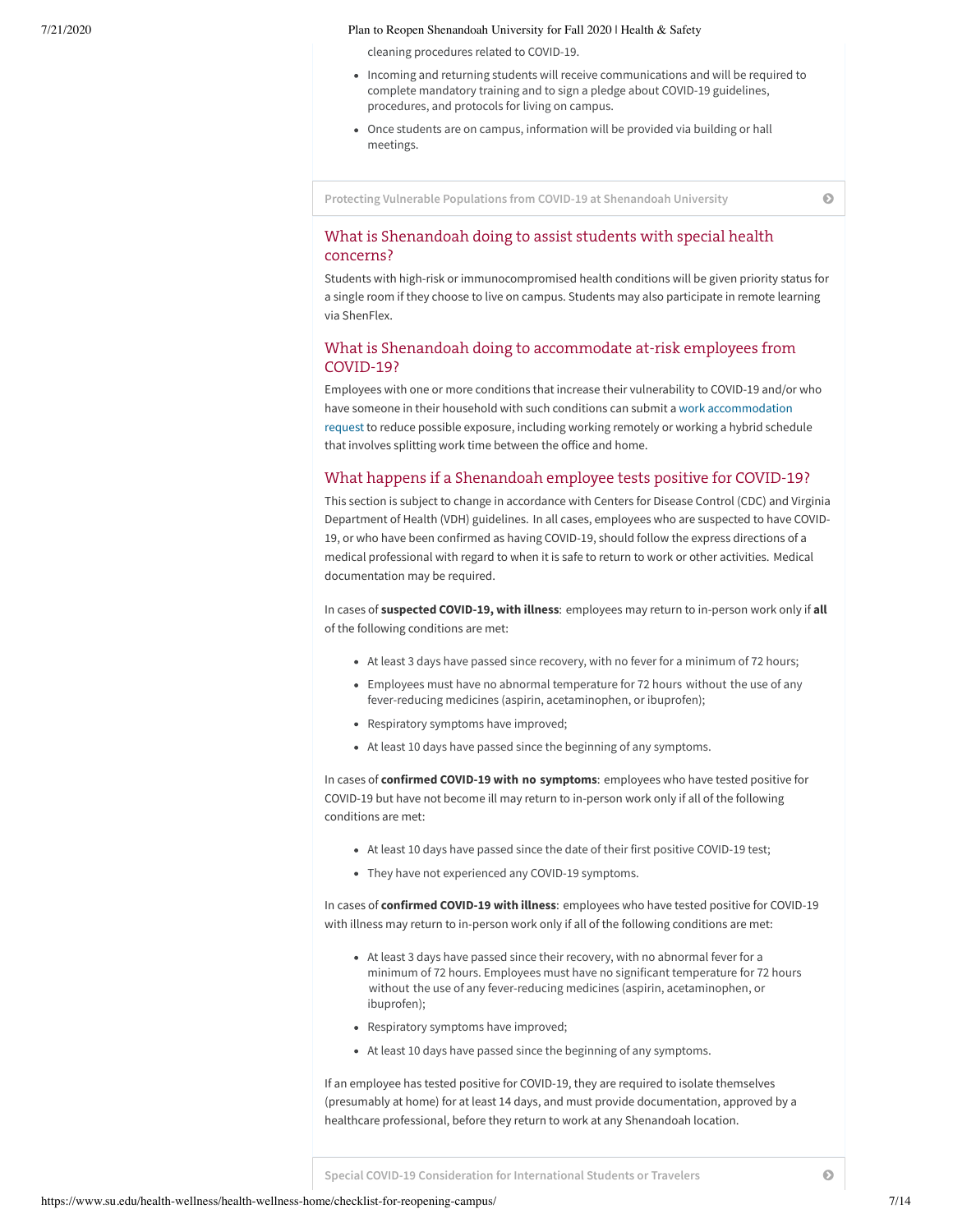# <span id="page-7-0"></span>What special considerations does Shenandoah have for international students or travelers related to COVID-19?

Shenandoah will adhere to the state's guidance for [quarantining](https://www.vdh.virginia.gov/coronavirus/coronavirus/travel-to-areas-with-widespread-ongoing-community-spread/) travelers — and will provide space on campus for any student who has spent time outside of the country to quarantine for 14 days. Students may participate in class remotely via ShenFlex.

**[Partnerships](#page-7-1) and Information Sharing About COVID-19**

# <span id="page-7-1"></span>What partnerships exist for communication/information sharing with the local community, health systems and other stakeholders?

To stay abreast of local conditions, Shenandoah University participates in a weekly briefing about COVID-19 with community leaders that is offered by Valley Health. Shenandoah's Wellness Center director participates in the Virginia Medical Director's Association (VAMDA), which collaborates and shares ideas with colleges and universities across the state. The university president has also reviewed the preparedness plan with the leaders of Valley Health.

Shenandoah University also has a robust health professions program with students participating in a variety of health care settings along with clinical team leaders who are continually monitoring local conditions to maintain the safety of students entering clinical rotations in local primary care offices, urgent care settings and long-term care settings as well as inpatient settings. This includes creating a Personal Protective Equipment (PPE) task force, which has met to coordinate efforts to provide PPE for students entering clinical rotations. This has also included providing PPE to partner stakeholders.

**[Shenandoah's](#page-7-2) Policies on Face Coverings**

### <span id="page-7-2"></span>Does the university require face coverings and masks for students, faculty, staff and visitors to campus?

Shenandoah requires face coverings/masks for everyone within indoor public spaces. Face coverings and masks are also required outdoors when a 6-foot-distance between people cannot be observed.

# How is Shenandoah reinforcing the use of face coverings/masks within the university community?

- **SU Pledge:** Required actions, such as wearing face coverings, to keep the Shenandoah community safe are outlined in a pledge that will appear on the university's website and app. Students, faculty and staff will be required to sign the pledge to do their part to keep themselves and others safe while on campus.
- **· Daily Log Reminder/App:** An app called Shenandoah Go will help students, staff, faculty and any visitors to campus to log their daily symptoms. This will help guide health personnel on who might be ill.
- **Signage:** The university has created a variety of instructional signage to help enforce the wearing of face coverings, social distancing, proper hand washing and other personal behaviors that contribute to the overall safety of the community.
- **Website Blogs and Updates:** The university continues to share information about the importance of face coverings and social [distancing](https://www.su.edu/blog/2020/03/some-social-distancing-resources-from-an-expert/) through website blogs and regular online and email updates.
- **Masks/Face Coverings:** SU has designed and ordered masks featuring a variety of university logos.

**Wilkins Wellness Center and [COVID-19](#page-7-3)**

# <span id="page-7-3"></span>What student health services and personal protective equipment related to COVID-19 are being provided at the Wilkins Wellness Center?

• The university has medical-grade PPE for health services staff, including a sufficient number of isolation gowns, N95 masks, and face shields.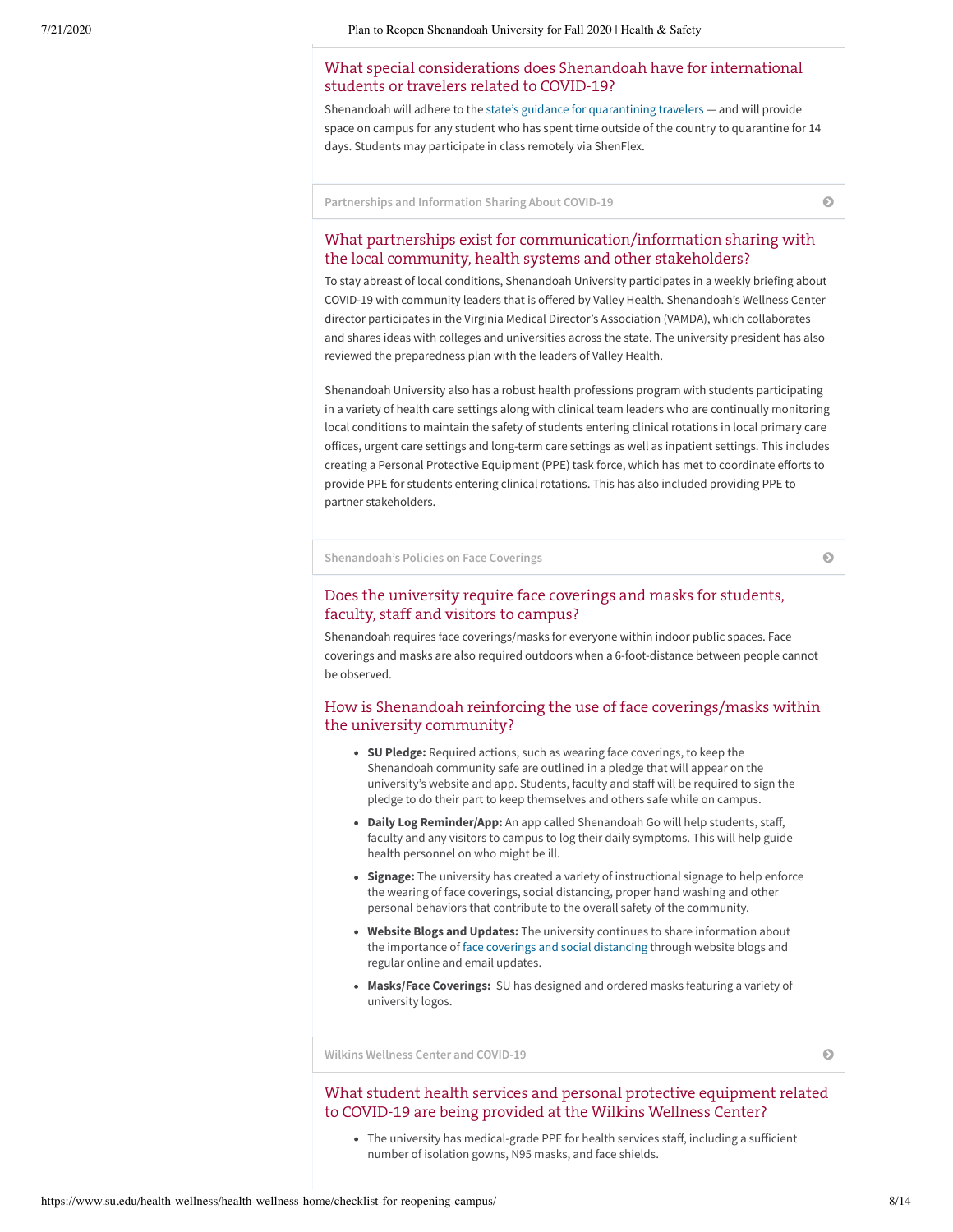- The university will maintain typical (non-COVID-19) health services. Wilkins Wellness Center staff has developed a protocol of offering services by appointment only, and separating ill visits from well visits for the protection of staff.
- Mental health services will continue to be provided. Counselors have completed COVID-19 professional development and have increased services to students. There will be a continuation of services through secure video rooms. Same-day appointments are being offered. The center has also created an electronic release form for counseling sessions.
- Currently, the Wilkins Wellness Center is monitoring and working to secure COVID-19 point-of-care testing. In the case of a symptomatic individual, staff will direct them to a nearby testing site.

# What safety considerations will there be at the Wilkins Wellness Center, including waiting areas, signage, environmental, management/cleaning, IT, etc.?

- Only one person will be allowed in the clinic at a time in the waiting area/space for students or the staff/faculty waiting area. Signage on the door has been updated to reflect this policy, and the website has been updated as well to indicate a new process. All of these new processes have been incorporated in the orientation sessions for new students.
- Staff disinfects all high-touch areas after each appointment. This is done with specific health-care-facility germicidal wipes. Staff members complete a daily attestation and symptom checker, which includes daily contactless temperature checks. Students will be required to complete a [daily symptom](https://docs.google.com/forms/d/e/1FAIpQLSeFOpTTlqmyh9zoWX6UWz6DWThIbf8DQ0yIcBJu-JMcjTc8lw/viewform) log. An app is also in development that will check for daily symptoms of COVID-19 for all members of the university community. Staff is not allowed in the clinic if displaying symptoms and will follow the CDC [protocols](https://www.cdc.gov/coronavirus/2019-ncov/hcp/clinical-care.html) for health care professionals.
- Staff has completed Safe Colleges training on COVID-19, along with continuing education on personal protective equipment through the Centers for Disease Control and Prevention.
- All staff currently have separate work areas. This includes the office manager, medical receptionist, nurse and the nurse practitioner. There are no shared stations in the Wilkins Wellness Center.
- When campus reopens and students return, signage will indicate the university will complete a phone triage for illnesses, completed by the nurse. The center will be able to test for strep and flu if indicated.
- If there is indication an illness might be COVID-19-related, the student will be set up with an appointment and evaluation at the ill-visit waiting room, which has a separate entrance from the Wilkins Wellness Center and Counseling Center.

**Protocol for Students with COVID-19 [Symptoms](#page-8-0)**

### <span id="page-8-0"></span>What is the protocol for a student who has COVID-19 symptoms?

We will adhere to the current CDC and VDH [recommendations](https://www.vdh.virginia.gov/content/uploads/sites/182/2020/04/Home-IsolationQuarantine-Release-Graphic_FINAL.pdf) on self isolation and when to end isolation.

Confirmed COVID-19 cases should be followed by Sara Alert at that time for case management, and depending on testing capacity at the time, a negative test may or may not be required to end isolation.

The Wilkins Wellness Center has identified at least three testing locations near its Winchester campus (main campus) for symptomatic students/faculty:

### [Valley Health](https://www.valleyhealthlink.com/patients-visitors/coronavirus-covid-19-updates/) Rutherford Crossing Urgent Care

160 Merchant St. Winchester, VA 22603 Phone: (540) 536-0380

### [MedExpress](https://www.medexpress.com/location/va/winchester/wgv/) Winchester Gateway, Urgent Care Center

207 Gateway Drive Winchester, VA 22603 Phone: (540) 535-1029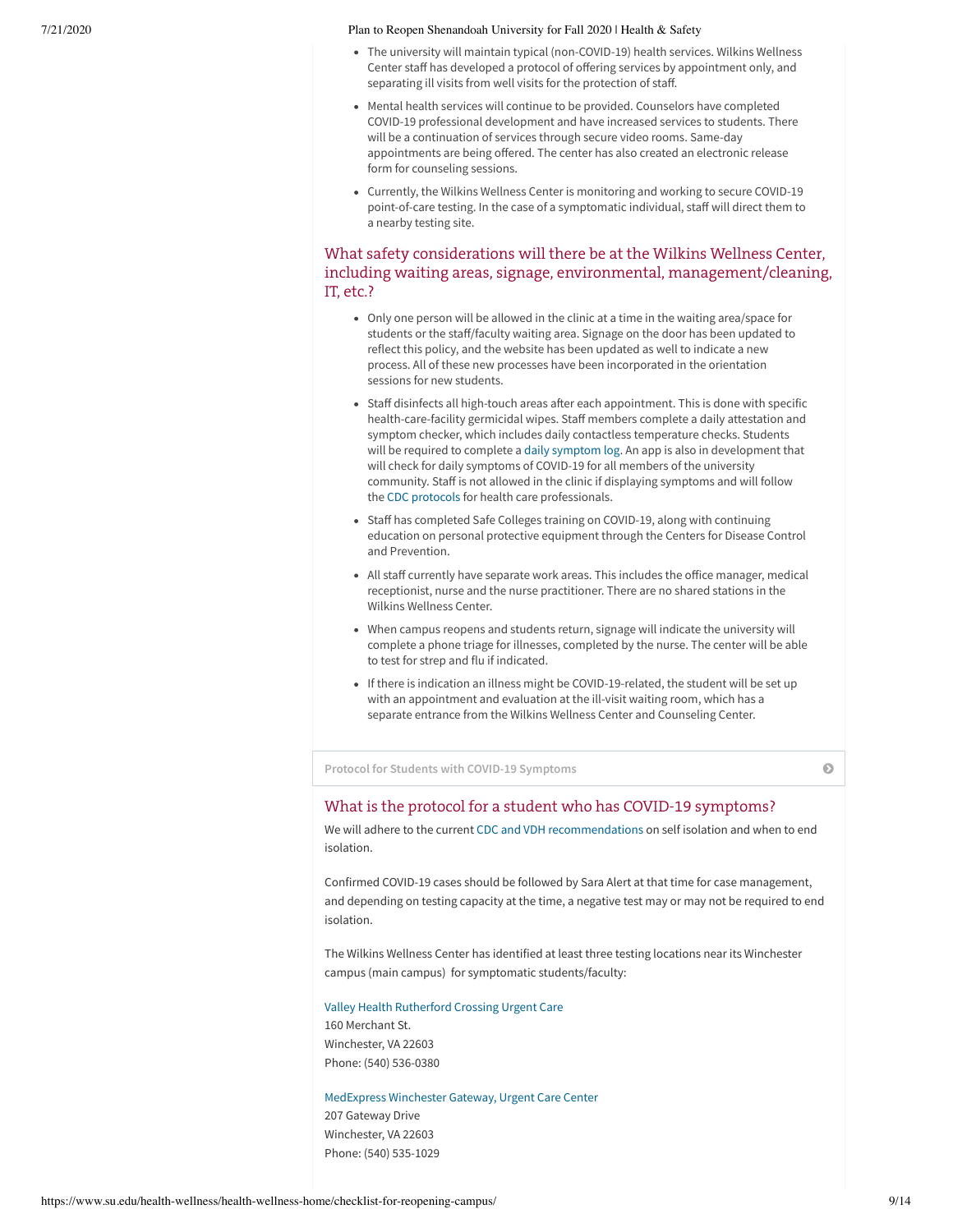\*CVS [Pharmacy COVID-19](https://www.cvs.com/minuteclinic/covid-19-testing) Testing Site – Valley Avenue

2207 Valley Avenue Winchester. VA 22601 Phone: (540) 667-0330

\*Second site on Berryville Avenue in Winchester.

Members of the [university community attending](https://www.vdh.virginia.gov/coronavirus/covid-19-testing/covid-19-testing-sites) classes in Loudoun and Fairfax can find nearby testing sites on the VDH website.

**[University-Sponsored](#page-9-0) Events or Large Gatherings**

# <span id="page-9-0"></span>What is the plan for large events, including athletic events, and others, such as ceremonies or performances?

As Virginia moves into Phase Three on July 1, there will be a limit of 250 people at events. Face masks/coverings will still be required to be worn indoors as social distancing continues to be observed. Events involving over 50 individuals will need administrative approval before moving forward.

All attendees of large gatherings must complete a symptom checker and have their temperature checked prior to participating in any event. Upon arrival at the event, attendees will check in electronically and utilize touchless pay options if needed. Additional safety measures include adding distance between tables and seats, requiring masks during all indoor events and at outdoor events where physical distancing cannot be maintained, redirecting traffic flow to ensure single-flow exits and entrances, strategic placement of hand sanitizing stations and increasing cleaning schedules before and after the event. Food will not be permitted unless it is in prepackaged boxes or bags for each attendee with disposable utensils. Appropriate attention will also be given to the safety of individuals with food allergies if food is provided.

Prior to hosting events on campus, student club organizations and their advisors must participate in a virtual training to learn about safety guidelines and protocols for events and programs for the academic year. Clubs and organizations will be encouraged to use our ShenFlex model by hosting a combination of virtual and face-to-face meetings and events. Students hosting an in-person event will be required to submit a safety plan, which must be approved by the office of the assistant dean of student development and leadership.. Shenandoah University may alter or cancel any large gathering that cannot adhere to state guidelines and university policy.

Intramural and club sports will not be in session at the outset of the fall semester. Reassessment of student safety and the ability to support intramural and club sports will be re-evaluated at 4-week intervals during the fall term.

Shenandoah University, in conjunction with the Old Dominion Athletic Conference and the NCAA, is planning on hosting intercollegiate events this fall. In order to host these contests in the safest manner possible, the university has enacted increased health and safety measures for events, which include but are not limited to: reduced-capacity seating/tailgating to take advantage of social distancing, a requirement to wear face coverings, and mobile ticketing for admission. Updates to these health and safety measures will be posted to **[www.suhornets.com](http://www.suhornets.com/)** and to our social media channels @SUHornets.

The Old Dominion Athletic Conference athletic directors, with the approval of the conference presidents, are setting competition parameters. The ODAC will establish an agreed-upon date to start all competition.

**[Communications](#page-9-1) Strategy for COVID-19 Updates**

### <span id="page-9-1"></span>What is the communications strategy for the university?

The Office of Marketing and Communications will continue to update the Shenandoah University website homepage and social media accounts with any updates on ongoing repopulation measures, COVID-19 news, and actions the university is taking to make its campus and community safe. Emails, along with text alert messages (as needed), will also be sent to the university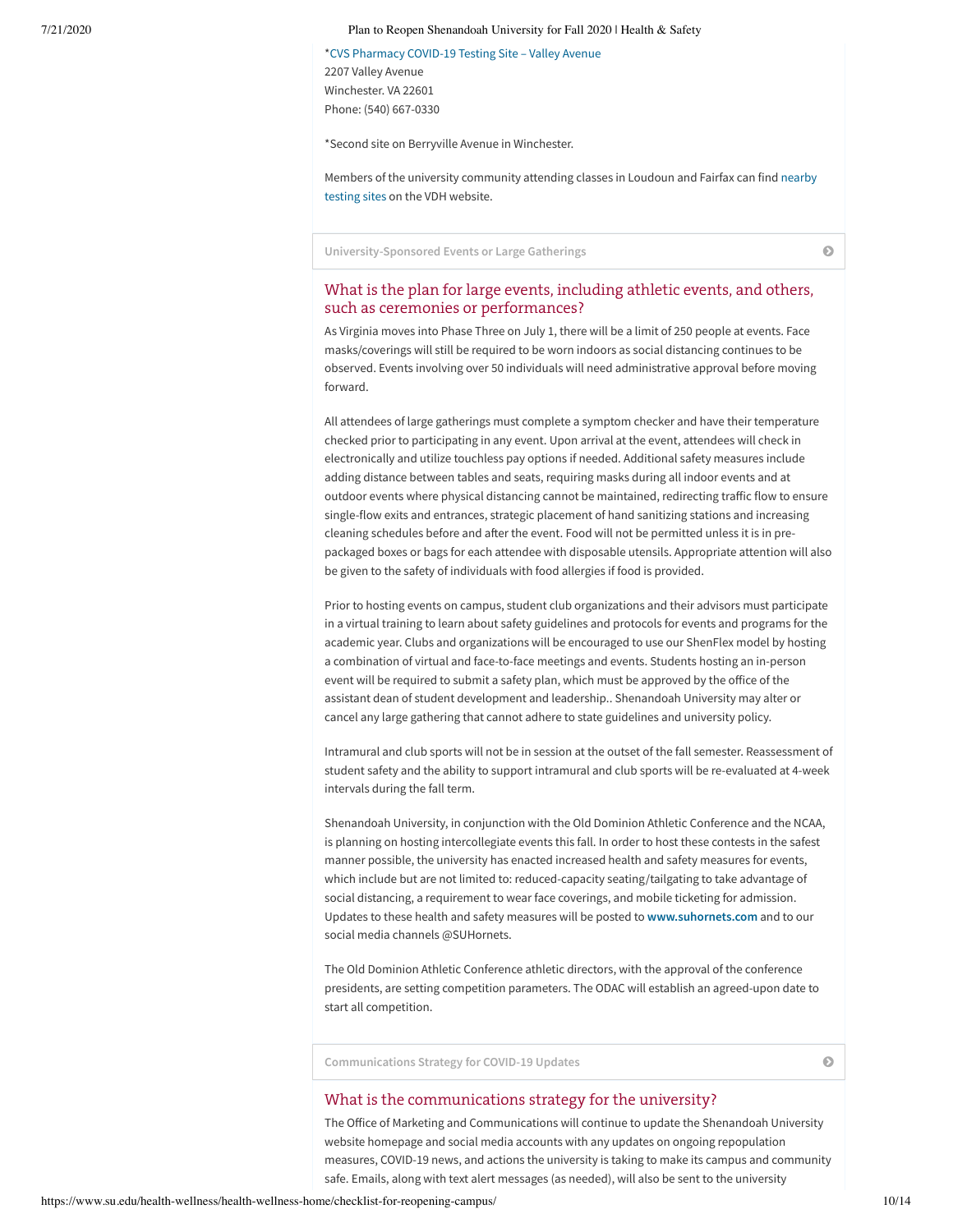community to include faculty, staff and students/parents. These emails will include the above updates and all other important announcements and will be sent to the appropriate audience(s) depending on the message. Other communication efforts will include:

- App: An app, Shenandoah Go, will allow students, staff, faculty and any visitor to campus to record their daily symptoms as well as receive notifications about other important university information.
- Signage on campus: Signage will appear on campus regarding the use of face masks/coverings, social distancing, hand washing, and other important instructions.
- Videos: A video explaining **social [distancing](https://youtu.be/FWnA37q-moM)** is already online (and other videos about face coverings and ways to stay healthy are in the planning stages).

**[Monitoring](#page-10-0) Health Conditions to Detect COVID-19 Infection**

# <span id="page-10-0"></span>What is the university doing to monitor health conditions to detect COVID-19?

The Wilkins Wellness Center will work with the Office of Human Resources to monitor faculty and staff absenteeism and illness through a daily symptom checker. The wellness center will also work with the Office of Marketing and Communications through the app Shenandoah Go, which will collect daily symptom information, to monitor the university community for symptoms and encourage testing as appropriate.

# Is the university implementing campus-level syndromic (disease) surveillance using electronic health record data or other disease surveillance methods, as feasible?

The Wilkins Wellness Center will enter all students into the electronic health records (PyraMED) system and indicate whether these individuals are symptomatic. The wellness center will complete daily reports to assess for flu-like illness and will determine increases in symptomatic individuals weekly.

### What is the testing strategy for the university?

Anyone with symptoms linked to COVID-19, even mild ones, should be tested and self-isolate in their house or room until results are returned. Nearby [testing](https://www.vdh.virginia.gov/coronavirus/covid-19-testing/covid-19-testing-sites/) sites can be located on the VDH website.

A positive result can be reported to a faculty/staff faculty member who will then submit a Student of Concern report (or a student may fill that out [themselves\).](https://cm.maxient.com/reportingform.php?ShenandoahUniv&layout_id=5) Any positive results will be reported to the Virginia Department of Health.

Shenandoah has been working closely with the local health department and the local health care system (Valley Health) in determining the best strategy to test its students, faculty and staff should they become symptomatic for COVID-19. Officials have identified multiple [testing](https://www.vdh.virginia.gov/coronavirus/covid-19-testing/covid-19-testing-sites/) sites where students can get tested, and are participating in weekly meetings to determine the best practices moving forward.

**[Containment](#page-10-1) of COVID-19 Cases When Detected on Campus**

### <span id="page-10-1"></span>If COVID-19 cases are detected on campus, how will they be contained?

Faculty and staff are expected to complete a daily symptom checker utilizing our Shenandoah Go app prior to arriving on campus. In the event a faculty or staff member has a symptom of COVID-19 or has been exposed to someone with COVID-19, then they are expected to notify their immediate supervisor and the Office of Human Resources of exposure and not come to a Shenandoah campus location. Faculty and staff members will quarantine or isolate as needed and may need to be cleared by a medical provider prior to returning to campus. A dedicated employee nurse will monitor faculty and staff illness and track positive COVID-19 cases.

Both residential and commuter students are expected to complete a daily symptom checker using our Shenandoah Go app prior to leaving their residence. The Wellness Center staff will monitor symptoms and follow up with students who are ill. Students are expected to participate in classes virtually and use our delivery food services if they are feeling ill. We will identify symptomatic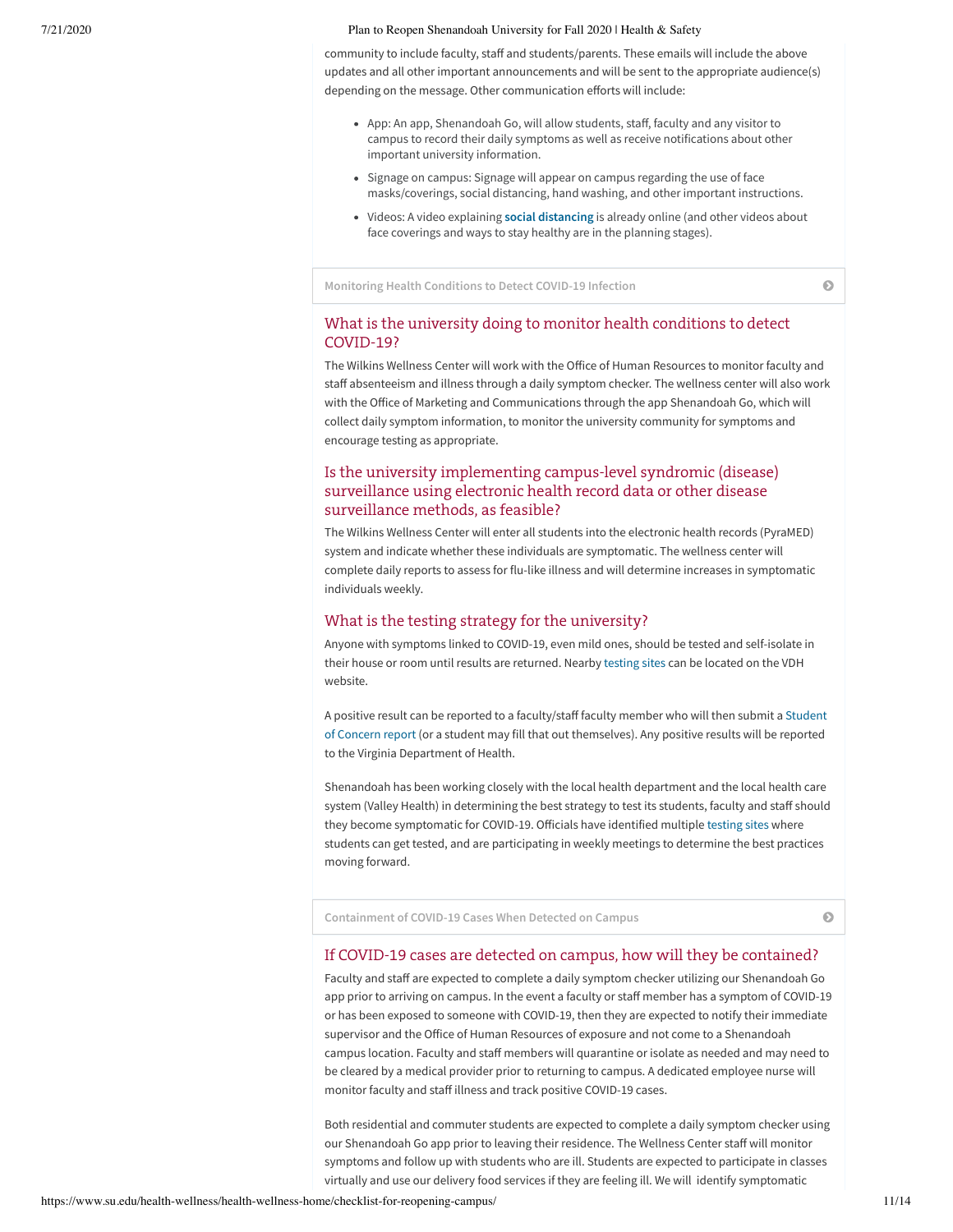students early through contact tracing and will consider surveillance testing of an athletic team, residence hall, or academic building, to identify the number of infections and the infection's spread.

Residential students who have COVID-19-like symptoms will be directed to relocate to a selfisolation room unless they already live in a single occupancy room. If applicable, their roommate will be relocated to a quarantine room separate from their room. We have lowered the density of residence halls by 50% in the University Inn to include single occupancy only, 30% in communitystyle residential spaces, and increased the number of single-occupancy rooms, therefore a student might have been in a single room. We will notify the Virginia Department of Health to initiate a team for testing among other residential rooms, if VDH deems it appropriate.

# What is Shenandoah's partnership with the Virginia Department of Health for contact tracing?

Shenandoah will follow [guidance](https://www.vdh.virginia.gov/content/uploads/sites/182/2020/06/VDH-IHE-and-Contact-Tracing_062320_final.pdf) for contact tracing provided by the Virginia Department of Health. Contact tracing will be performed through the Lord Fairfax Health District, which comprises five separate health departments in the region: Frederick/Winchester Health Department, Clarke County Health Department, Page County Health Department, Shenandoah County Health Department and Warren County Health Department.

The health department less than five minutes from Shenandoah main campus is:

#### [Frederick/Winchester](https://www.vdh.virginia.gov/lord-fairfax/) Health Department

10 Baker St., Winchester, Virginia, 22601 Phone: (540) 722-3470 Fax: (540) 722-3475

The current contact for the Lord Fairfax Health District is epidemiologist Meredith Davis, MPH, at [meredith.davis@vdh.virginia.gov](mailto:meredith.davis@vdh.gov) and located at 10 Baker St., Winchester, Virginia, 22601. Phone: (540) 771-3725 Fax: (540) 722-3475

# How will Shenandoah quarantine and isolate students while providing housing, basic needs and medical case management?

The university has established adequate quarantine spaces.

- Two hallways of 10 rooms each will be reserved as spaces where students can selfisolate or quarantine. These spaces have exterior entrances and private bathrooms, which will limit the student's interaction with others and will allow items to be delivered (meals, necessities, etc.) without any contact being necessary. If a student is confirmed or suspected positive on campus, they will be required to relocate to a designated single room.
- Should the 20 rooms be insufficient, we have discussed arrangements with a hotel adjacent to campus to provide additional quarantine spaces at Shenandoah's expense.
- During this time, the Wilkins Wellness Center will assist students with medical case management.

### What is the management plan in case of a campus outbreak?

Campus outbreak management will be managed in partnership with the Virginia Department of Health, the Incident Command System Committee and senior leadership at the university. Decisions regarding action levels will be based on multiple factors including monitoring of local 7 day "trajectories" of positive cases, availability of PPE, percentage of the occupancy of isolation and quarantine rooms, and availability of essential staff to provide services to students. Students will have the ability to participate in courses online utilizing our ShenFlex model. Campus instructions will be given primarily through Shenandoah Go — an app that students, faculty and staff will be required to use to facilitate important communications.

### **Action Level 1: Baseline Pandemic Response**

Standard mitigation strategies remain in place as detailed above with continued surveillance and ongoing planning in the campus community through daily symptom checker via Shenandoah Go app for faculty, staff and students. The campus will continue its operational schedule as defined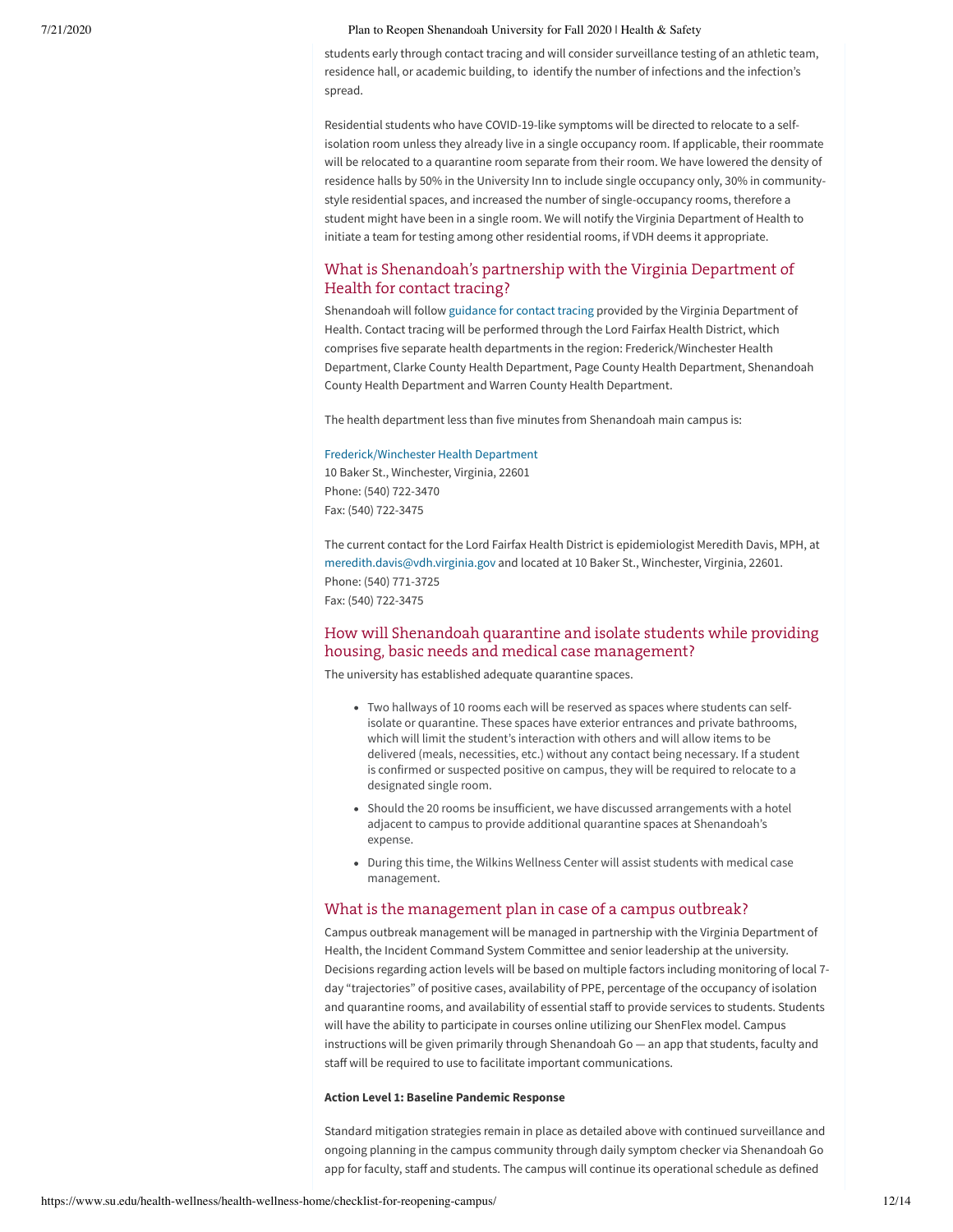within each realm of campus operations to optimize safety (for housing, dining, academics, campus life and employees).

#### **Action Level 2: Enhanced Pandemic Response**

Enhanced mitigation strategies may include closing all dining facilities (delivery/pickup only), suspending athletic practice/student organization activities, converting to all-online delivery of classes, and retraining of community on mitigation standards as well as heightened enforcement of mitigation standards. More employees will telework. As necessary, we will work with the local health department to test and monitor students and employees in a particular location.

#### **Action Level 3: Maximum Pandemic Response**

A coordinated response with the Virginia Department of Health, Incident Command System Committee and senior leadership will occur to ensure the closure of all residence halls and transition of all courses to online instruction. In addition, all non-essential operations (activities, public facilities, and academic buildings) will be suspended. All non-essential employees will telework. As necessary, we will work with the local health department to test and monitor students and employees in particular locations.

## What is the university's partnership with local health systems to assure care for symptomatic individuals?

The university's Executive Committee to Reopen Shenandoah University, the Incident Command System Committee, and Wilkins Wellness Center staff have established contacts with local health systems, including the Frederick/Winchester Health Department in Winchester, Virginia, and Valley Health, with which the university has a long relationship. The university also has a contact within the Lord Fairfax Health District, of which the Frederick/Winchester Health Department is a member. This person is the district epidemiologist, Meredith Davis, MPH.

Additionally, Michon Béchamps, MHS, MD, FACP, CMD, the university's medical director through the Winchester-based Selma Medical Associates, is working with Shenandoah's Executive Director of Wellness Hanan Kallash, FNP-BC, to review practices and guidance.

**Shutdown [Considerations](#page-12-0)**

# <span id="page-12-0"></span>What are Shenandoah's Shutdown Considerations If Necessitated by Severe Conditions and/or Public Health Guidance?

Shenandoah has defined a three-level pandemic action response system, as described above in answer to "What is the management plan in case of a campus outbreak?". In the event of Action Level 2, all campus dining options will be converted to takeout/delivery only, most classes will be delivered online, and athletics and student organization programming will be suspended.

Should the campus reach Action Level 3, the campus community will be reduced with the suspension of all non-essential operations. This decision will be made with the guidance of local health officials, chief among which will be the Virginia Department of Health. While most students will return home in the event of a campus shutdown, in cases where students' health and safety are better protected on-campus or where travel home is not feasible, the university will accommodate those students.

All above status levels will be communicated to the community via the Shenandoah Go app, as well as updates to the university's outward-facing website with assignment of action levels consistent with current conditions. In the event of a campus pause, dismissal and/or shutdown, this decision and all subsequent necessary steps will be communicated to faculty, staff, and students by the president of the university.